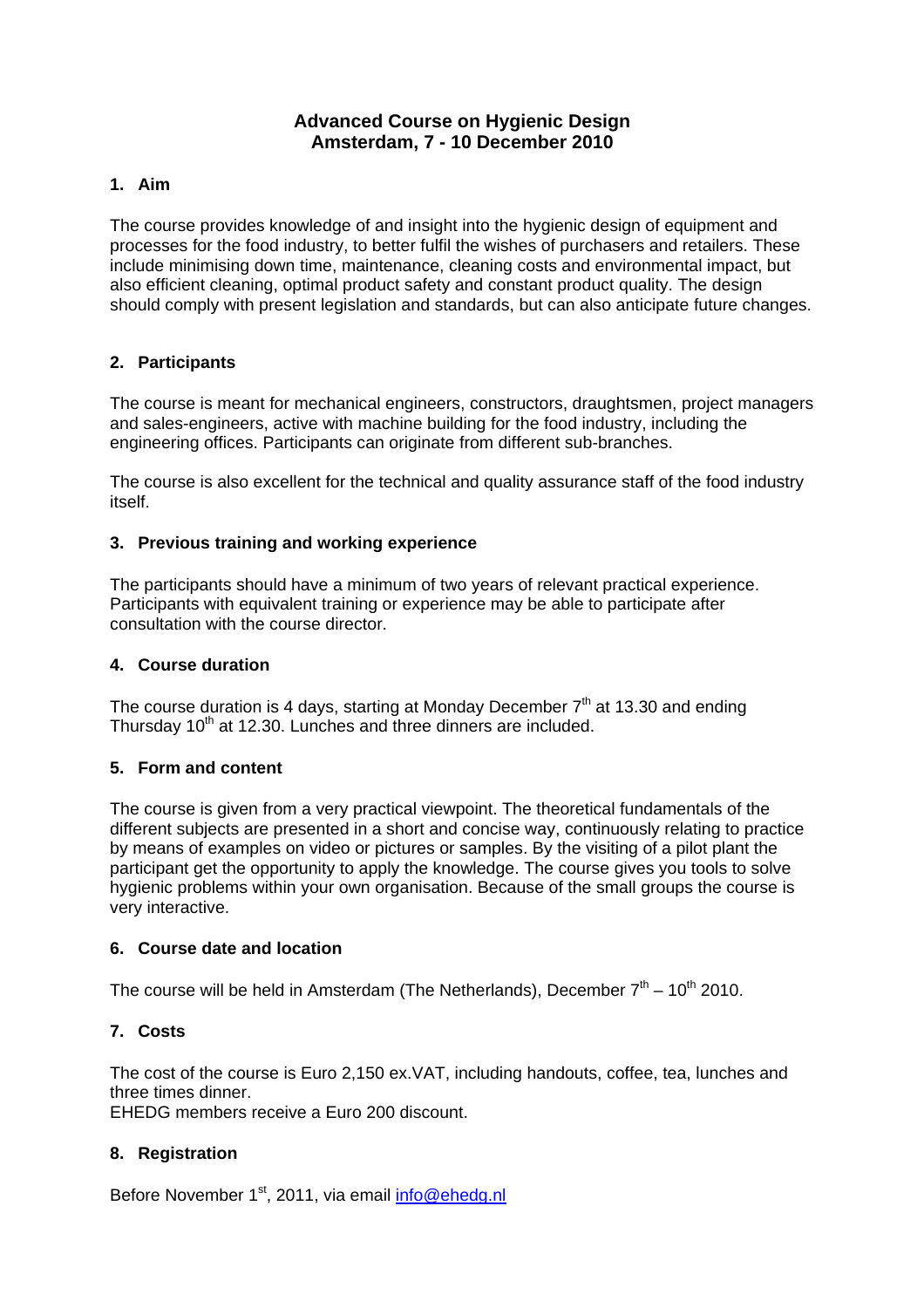### **9. Information**

For further information you can contact the members of the international training group W.N.A. Burggraaf or R. Cocker

#### **Program content**

- 1. Introduction
- 2. Design Constraints and Requirements
	- History, Standardization & Legal Aspects
	- Machinery Directive; NEN-EN 1672; ISO 14159; NSF 3-A, **EHEDG**;
	- General Food Law
- 3. Know Your Enemy<sup>™</sup>
	- Damage and losses caused
	- Functional microbiology
	- Contamination/invasion mechanisms
	- Colonisation, biofilms, preservation and death
- 4. Scientific background EHEDG documents
	- EHEDG Test Methods, three tests, results on sheet
- 5. Hygienic Design of Food Production Systems
	- Uses Know Your Enemy™ to explain reasons behind design rules
	- Introduction document 8 & 10
	- Cleanability
	- Bad examples and effective solutions<sup>™</sup>
	- Wider coverage than just equipment
- 6. Material of Construction
	- Stainless steel; carrion; surface finish
	- Polymer use; FDA, Limitations, Management, Desorption
	- Background information integrity polymer surface (for seals)
- 7. Welding Stainless Steel
	- also set-up project; QA QC incoming materials
	- permanent joint
- 8. Static Seals and Couplings
	- Design principle static seals; examples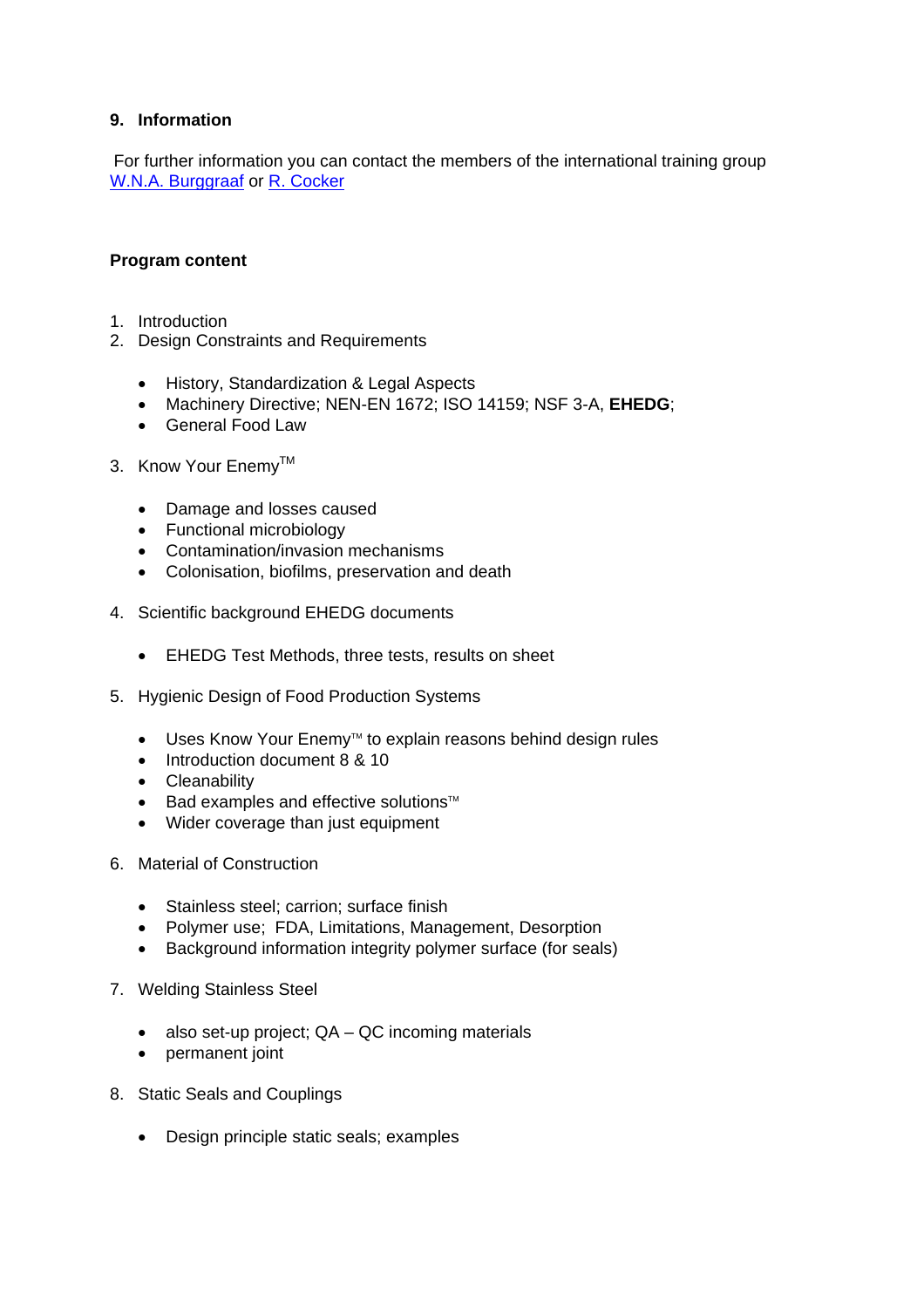- 9. Case Study: Spray Ball
	- Application; define: product contact areas; redesign model
- 10. Background: Rheology / Thermodynamics
	- Newtonian / non-Newtonian fluids; yield value (needed to understand case pump)
	- Flow rate; removal of micro-organism; falling film; results for closed equipment applicable to open equipment
	- Fouling heat treatment; sterilisation time (needed for heat treatment and reaction time)

11. Valves

- Valve types
- Hygienic versus aseptic
- Double-seat valve
- Case study weir-type valve

12. Dynamics Seals (Pumps)

- Case Positive replacement pump with application; safety valve and yield value
- 13. Cleaning and Disinfection

Course has up to now been focussed on removing invisible micro-organisms, but firstly visual soil has to be removed

- Cleaning & Disinfection 1 background
- Cleaning & Disinfection 2 application
- Fouling, cleaning agents, cleaning methods (Sinner circle), CIP, ATP
- 14. Continuous Thermal Treatment Processes
- 15. Open Equipment Design
- 16. Packaging
- 17. Supporting Activities Lubrication Use
	- FDA, Limitations, Management (following bearings; dynamic seals)
- 18. Building & Process Lay Out
	- design around process, equipment, logistics, etc.
- 19. Supporting Activities Installation & Maintenance Procedures
- 20. Case Study (Pilot Plant); 5 groups of 3-4 persons at the largest public accessible pilot plant at Nizo Institute in Ede, Netherlands with different pilot or semi production scale equipment;
- 21. Plenary Discussion
	- presentation each group of results case study
- 23. Back in the Office……..